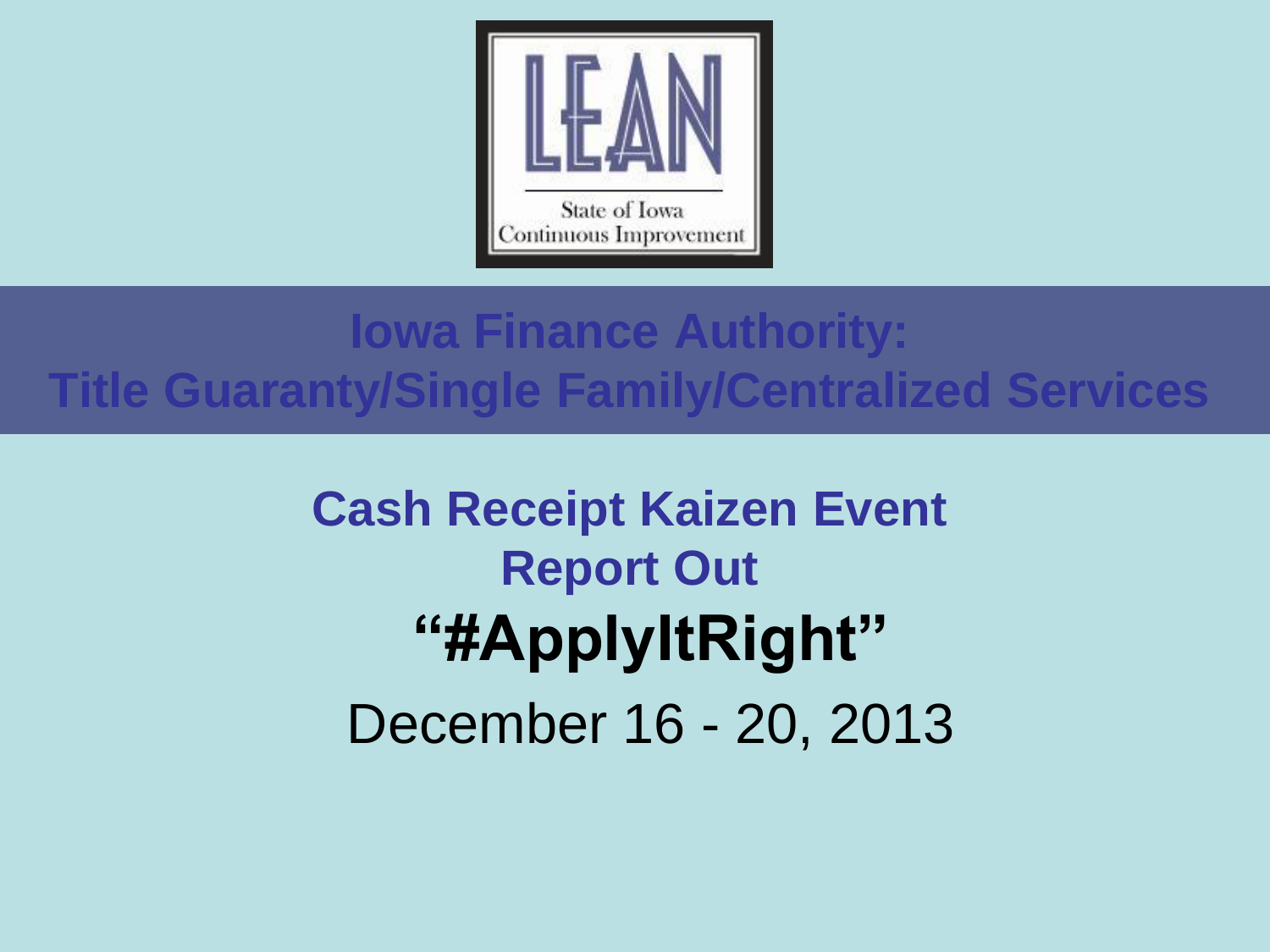# **The Opportunity**

**Geri Huser, Director, Title Guaranty Steve Harvey, Chief Operating Officer, IFA Cindy Harris, Chief Financial Officer, IFA**

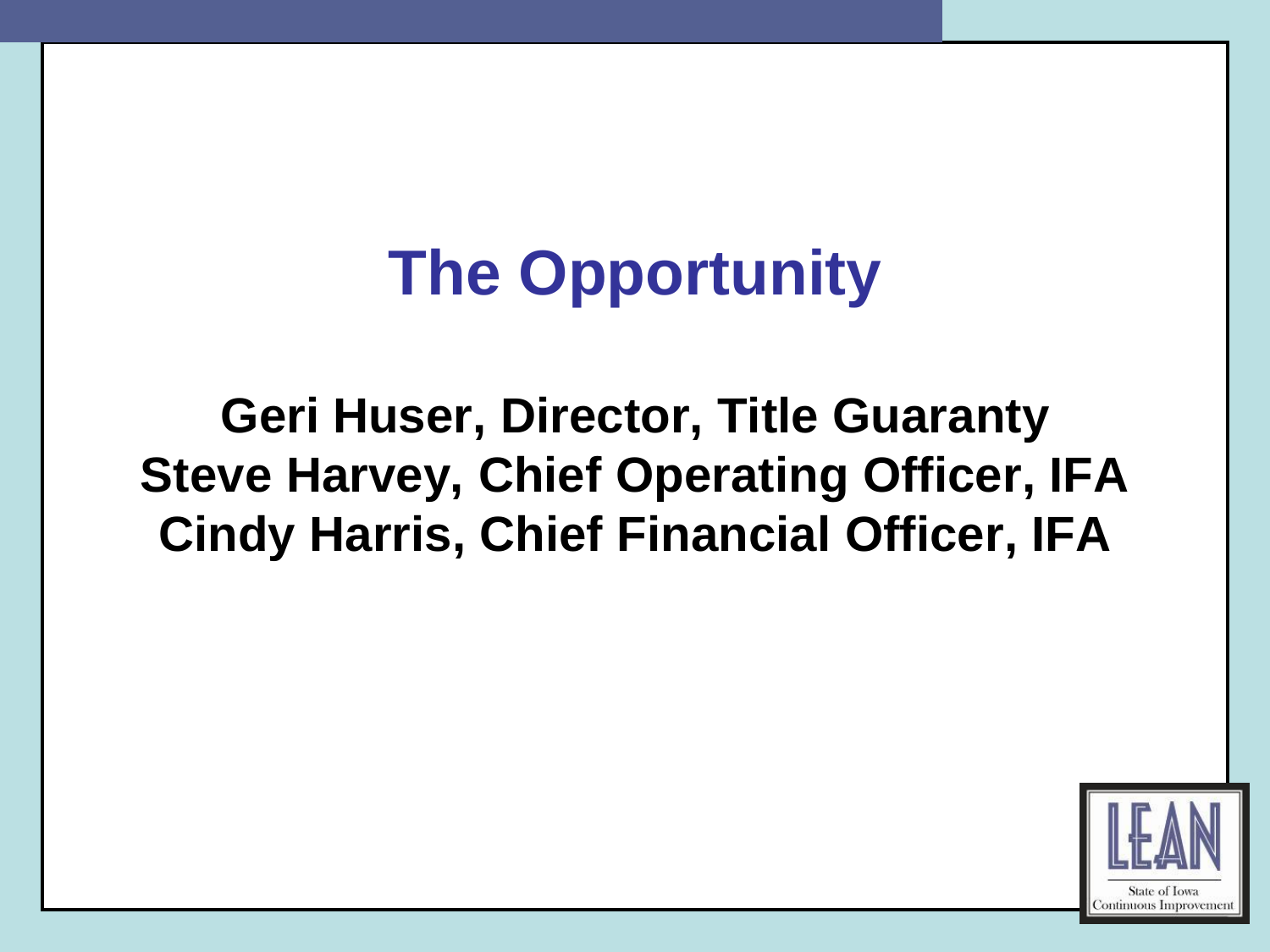#### **The "#ApplyItRight" Team Denise**



 **Judy Peterson - IFA, Amanda Jenkins - IFA, Denise Ashley - IFA, Penne Beauchamp – IFA, Christine Wetzler – IFA, Carla Pope – IFA, Michelle Thomas – IFA, Sheri Krohn – IFA, Lynn Michl – McGladery, Marcia Tope – IDOM, Sara Throener – DIA, Shan Sasser – IDA, Erin Bothwell - ABD**

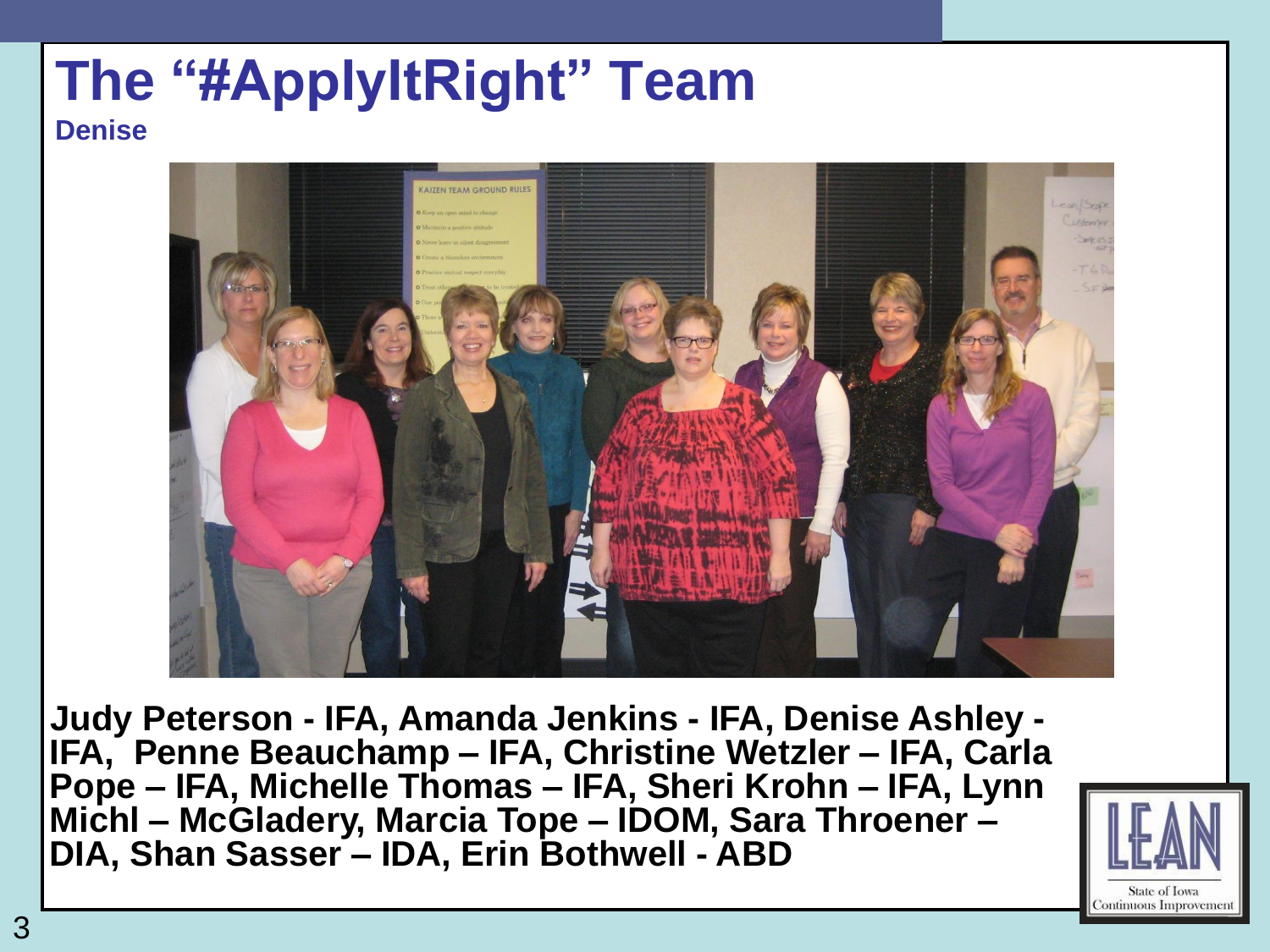

4

This event will address the cash receipt process from when a payment is received at IFA to when the transaction invoice(s) and cash receipt(s) are correctly allocated and fully balanced. This process includes Single Family and Title Guaranty divisions.

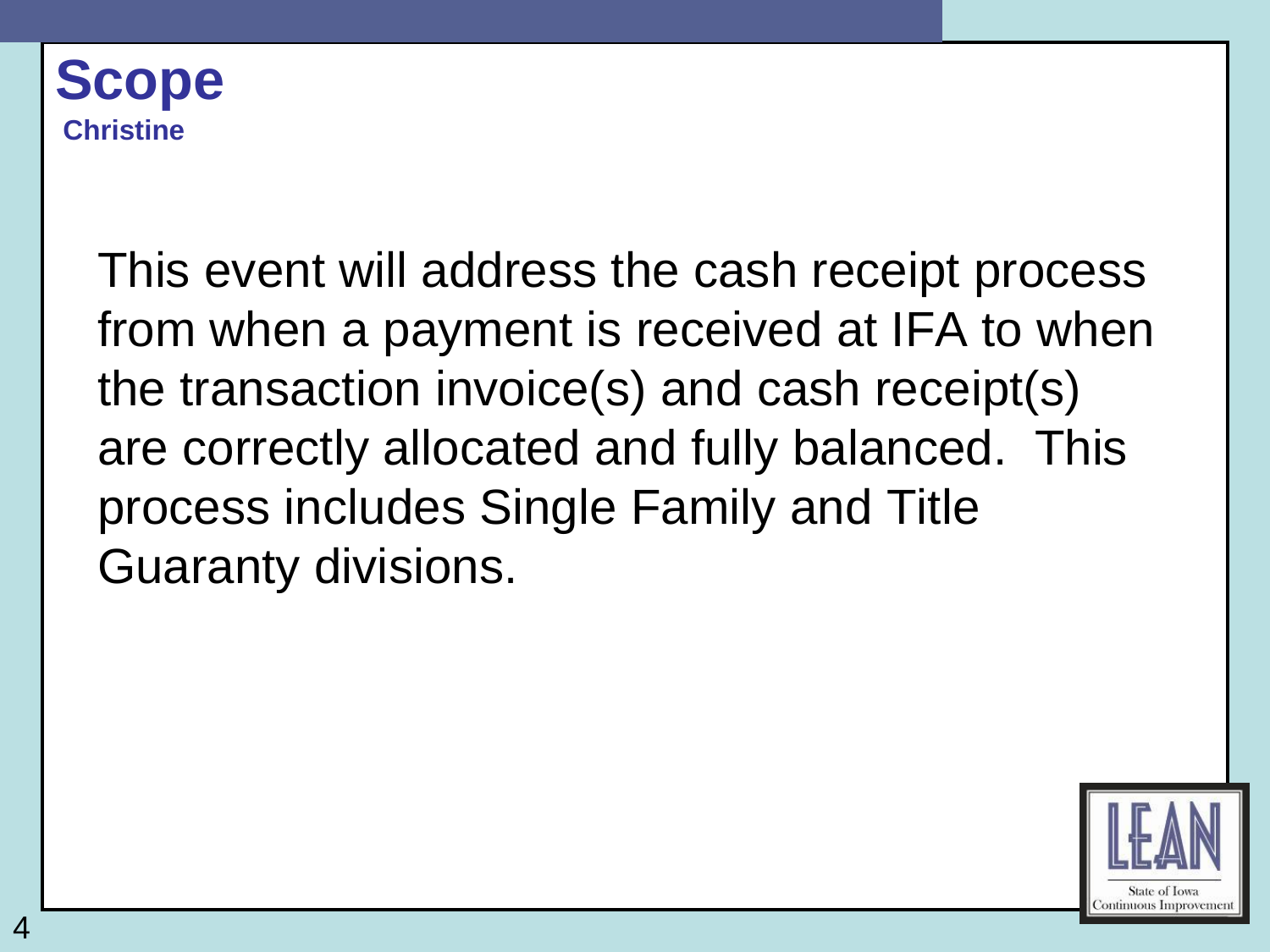1. Decrease the number of hand-offs by 25%. 2. Reduce the number of unresolved open items to zero.

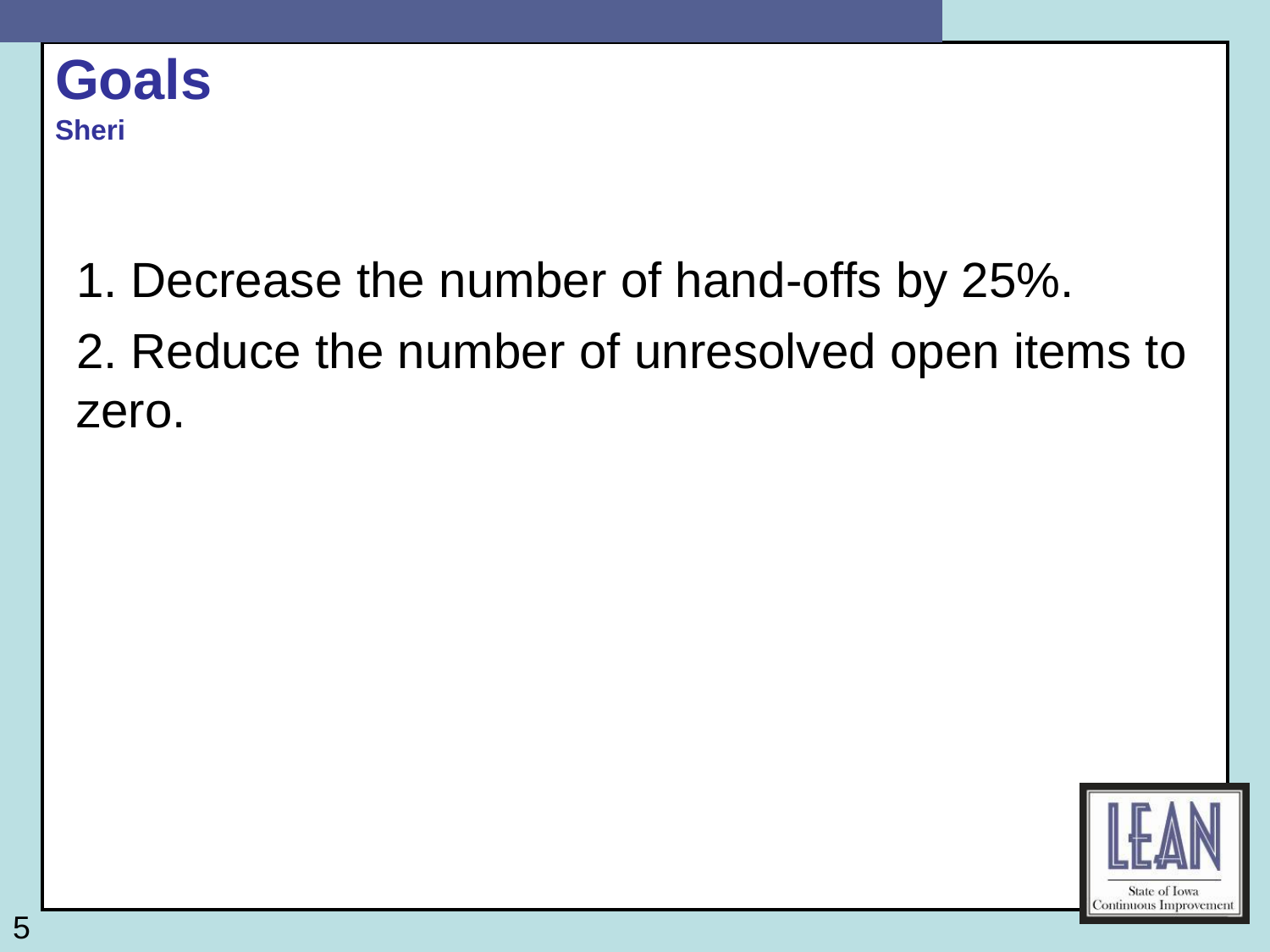#### **Objectives Amanda**

1. Documented and implemented standard operating procedure for cash application process (matching invoices to cash receipts).

- 2. A streamlined and efficient process
- 3. Develop adequate internal controls

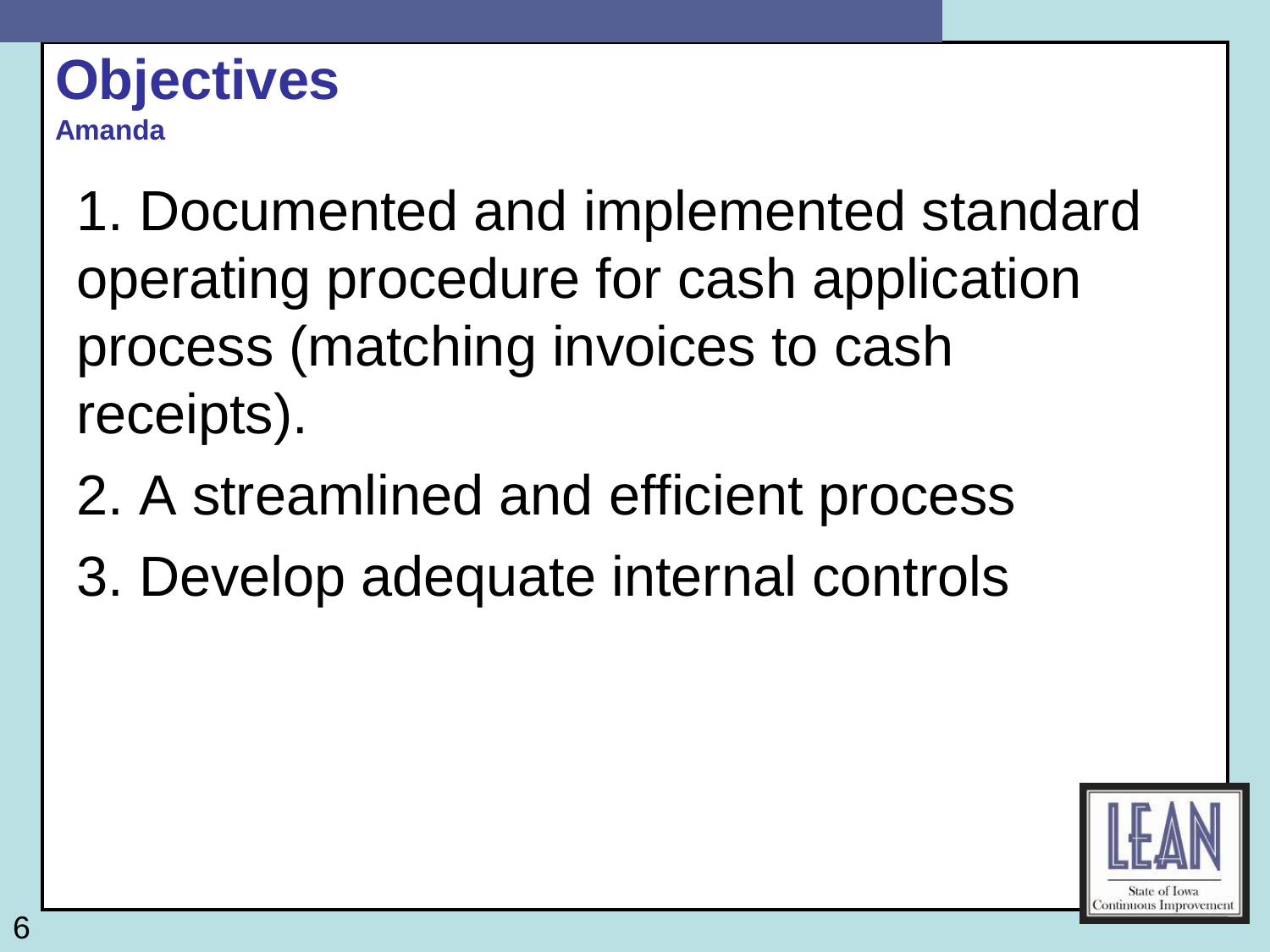#### **Objectives Amanda**

- 4. Identify where technology can be utilized in the process for future programming.
- 5. Develop standard definitions for commonly used terms within the cash receipt process.
- 6. Identify and address causes for problem open invoices and open cash receipts.

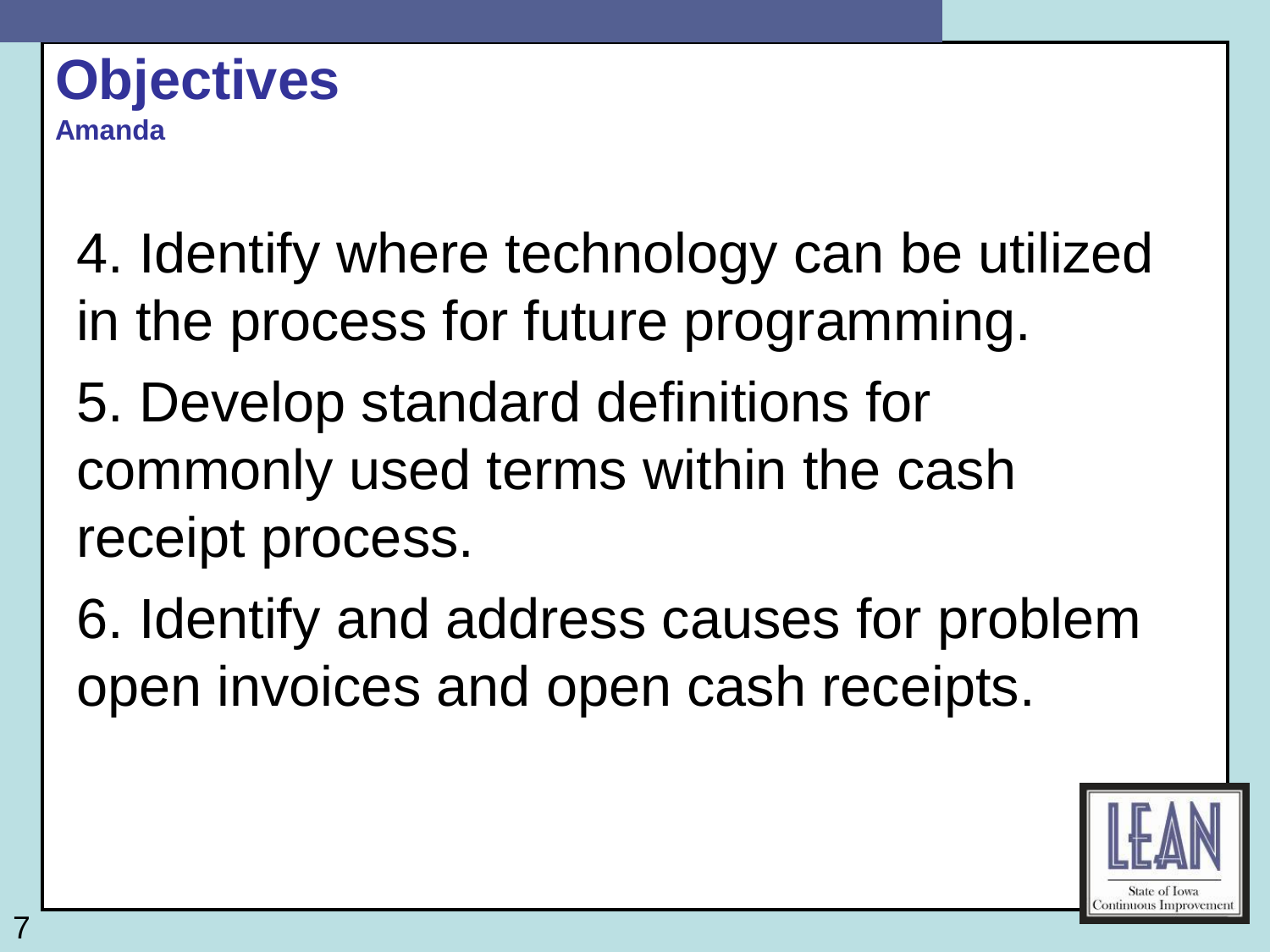# **Kaizen Methodology**

**Lynn**

- $\triangleright$  Clear objectives
- $\triangleright$  Team process
- $\triangleright$  Tight focus on time
- Quick & simple
- $\triangleright$  Necessary resources immediately available
- $\triangleright$  Immediate results (new process designed by end of week)
- $\geq$  5S "mindset"--use the steps to support the event activities
	- $\triangleright$  Sort, Set in order, Shine, Standardize, Sustain

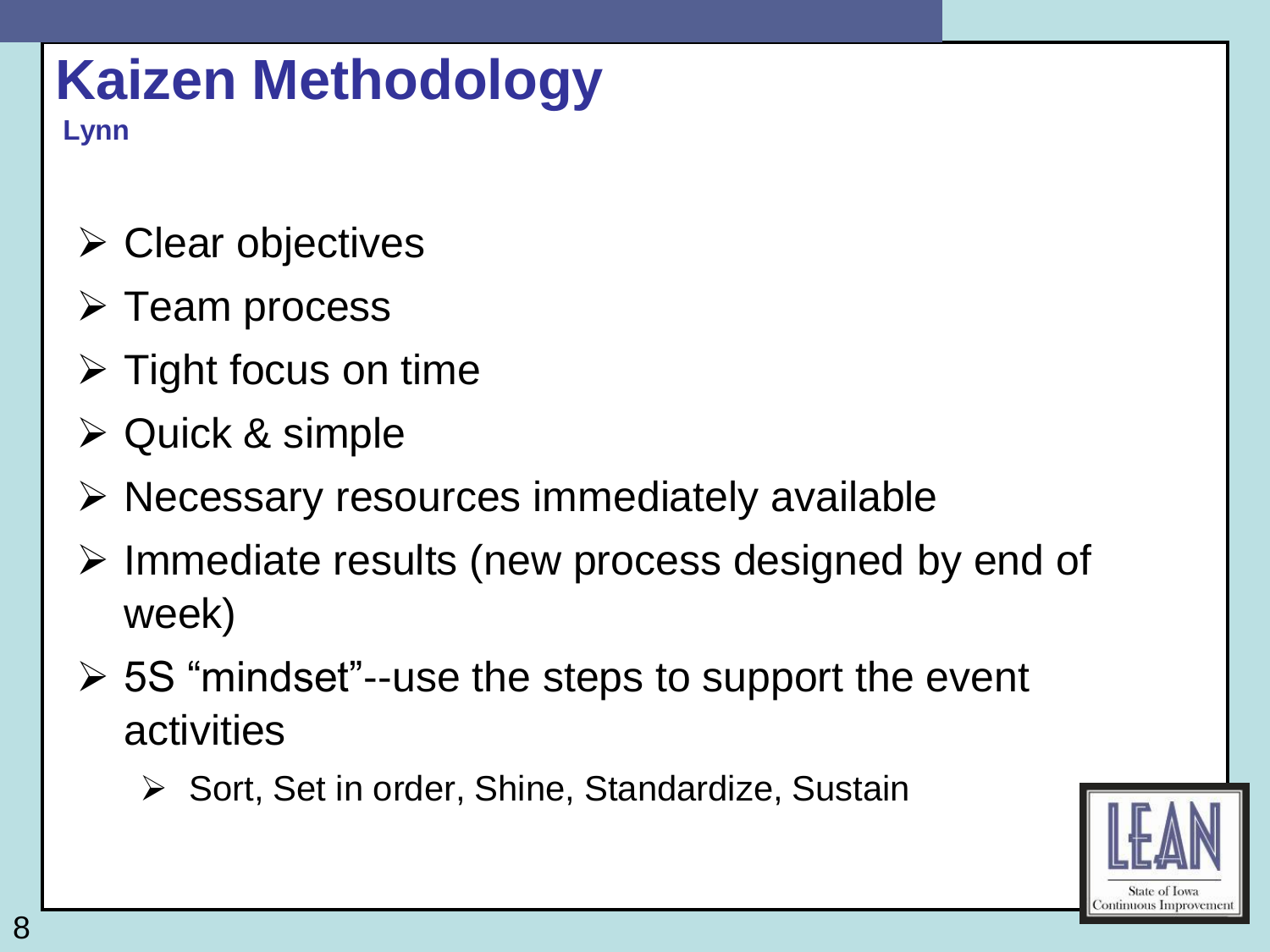# **Current Process**

**Judy**



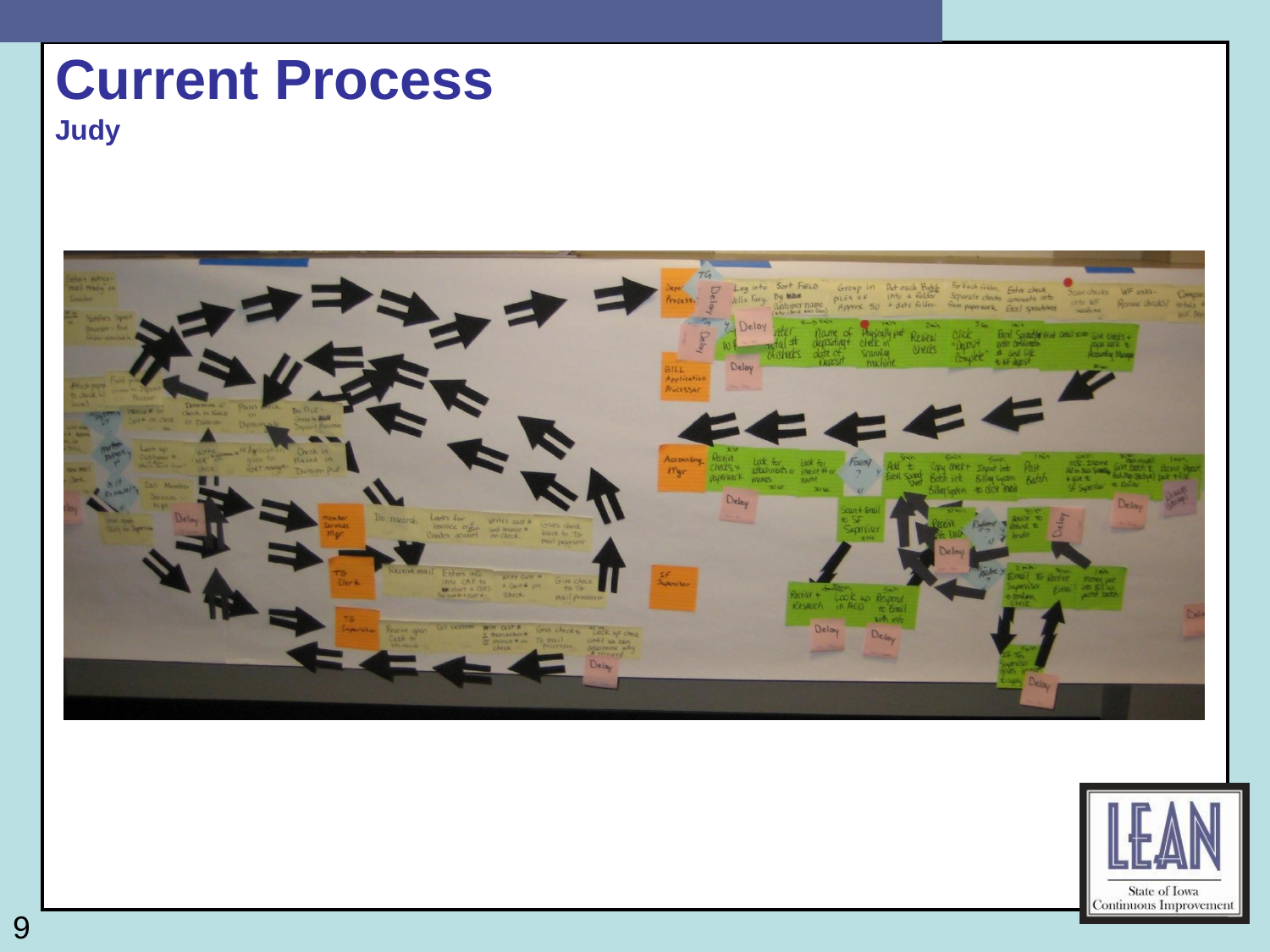# **Brainstorming**

**Michelle**

- $\triangleright$  Itemized invoices
- $\triangleright$  Bar codes on invoices
- $\triangleright$  Research done first before the deposit
- **▶ Standard Operating Procedure manual for** all functions
- Cross training for research/clean up team
- Open communication internally
- Use Wasker spreadsheet as model

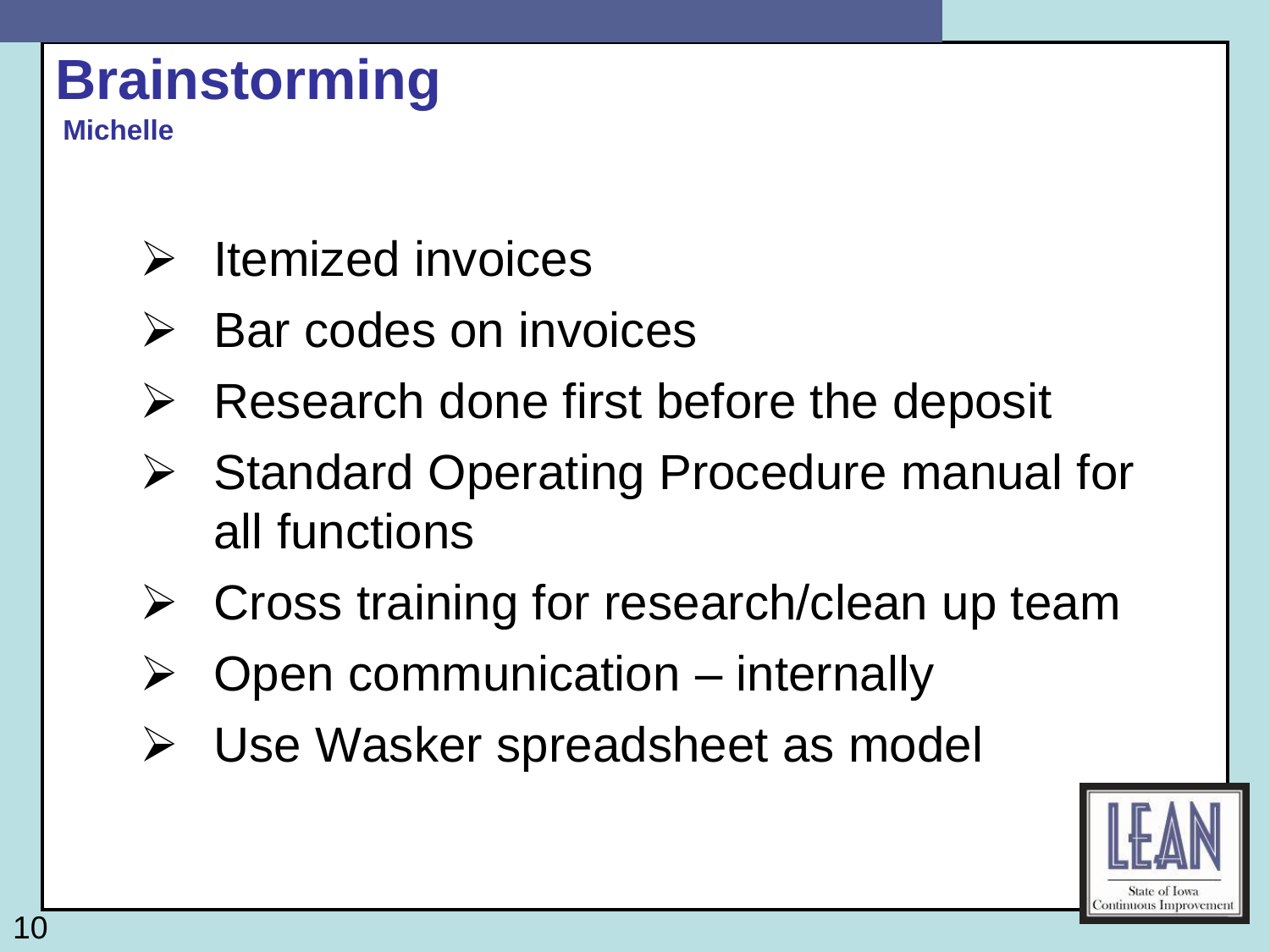## **De-selection Process**

**Judy**

- Identifies
	- Impact to customer
	- Difficulty implementing
- Helps to rate/ rank solutions to resolve issues while identifying ease of implementation

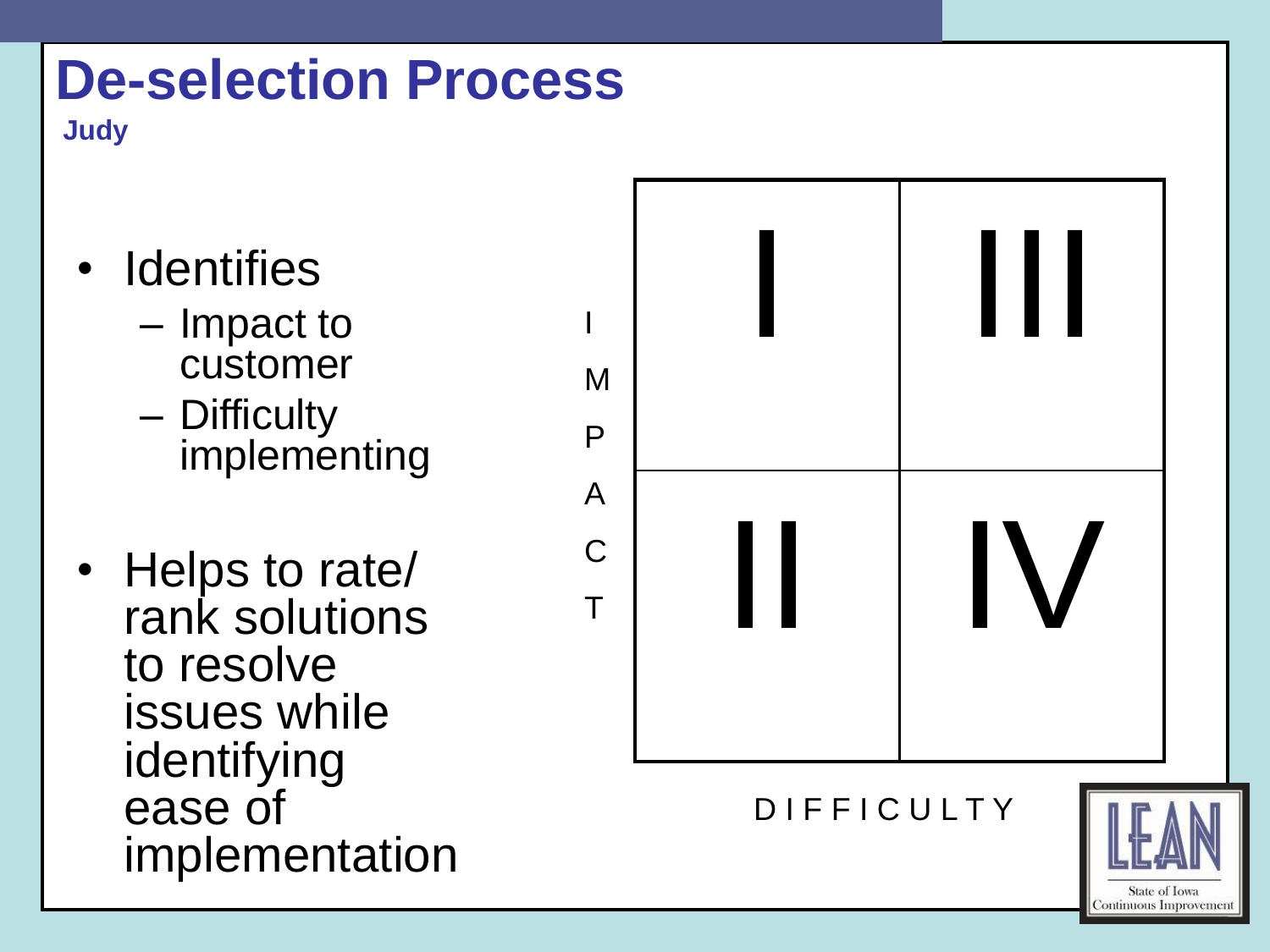## **New Process**

#### **Carla**



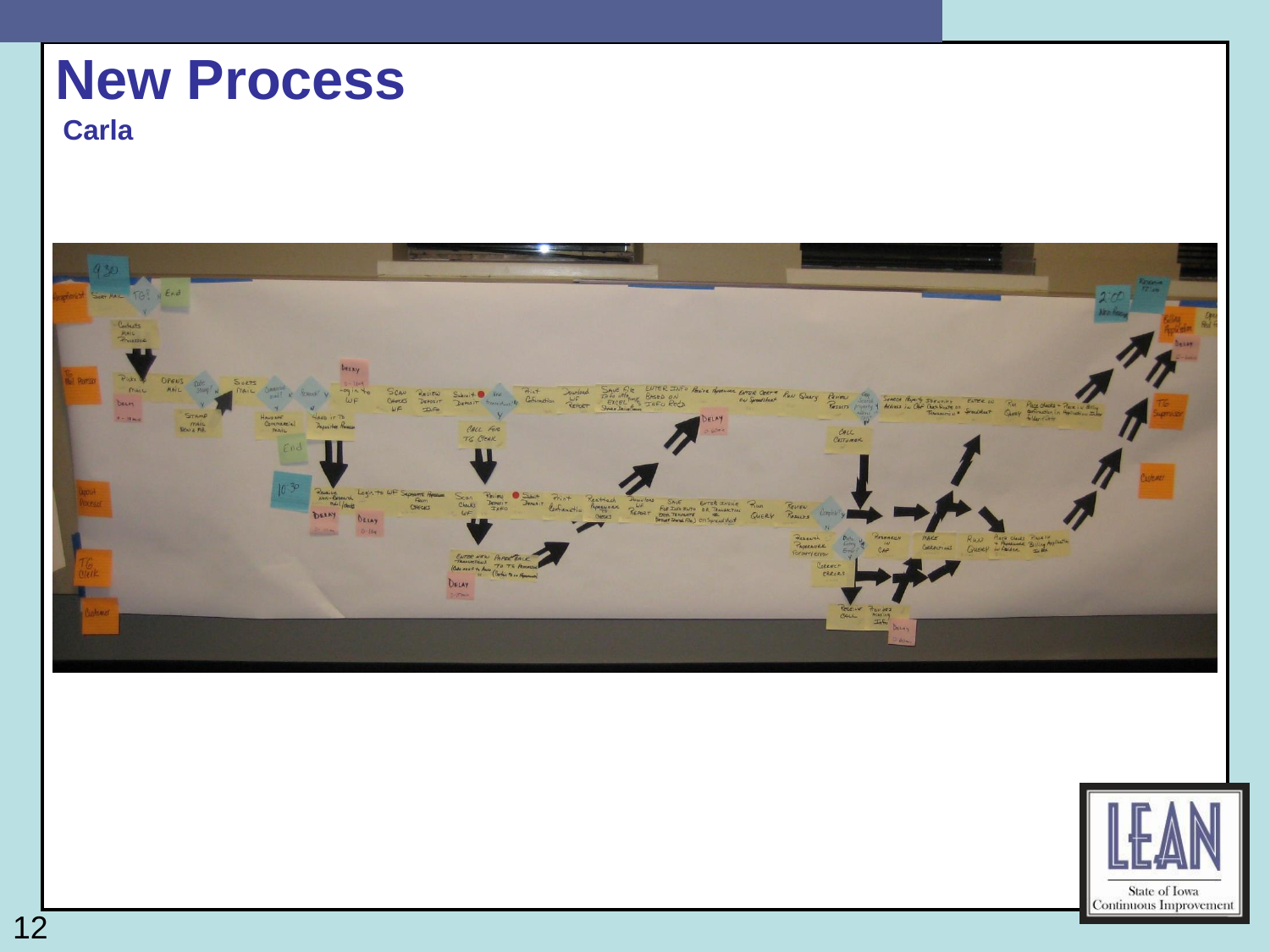## **Results**

#### **Lynn**

|                                      | Current          | <b>New</b>       | % Change |
|--------------------------------------|------------------|------------------|----------|
| <b>Total Steps</b>                   | 154              | 73               | $-53%$   |
| <b>Total Delays</b>                  | 22               | 10               | $-55%$   |
| <b>Average Delay</b><br>Time - Hours | 42               | 0                | 100%     |
| <b>Value Added</b><br><b>Steps</b>   | $\boldsymbol{3}$ | $\boldsymbol{3}$ |          |
| <b>Decisions</b>                     | 26               | 11               | $-58%$   |
| Loop Backs                           | 6                | 0                | 100%     |
| <b>Total Handoffs</b>                | 18               | 6                | $-67%$   |
| Lead Time -<br><b>Hours</b>          | 77               | 16               | $-79%$   |

State of Iowa<br>Continuous Improvement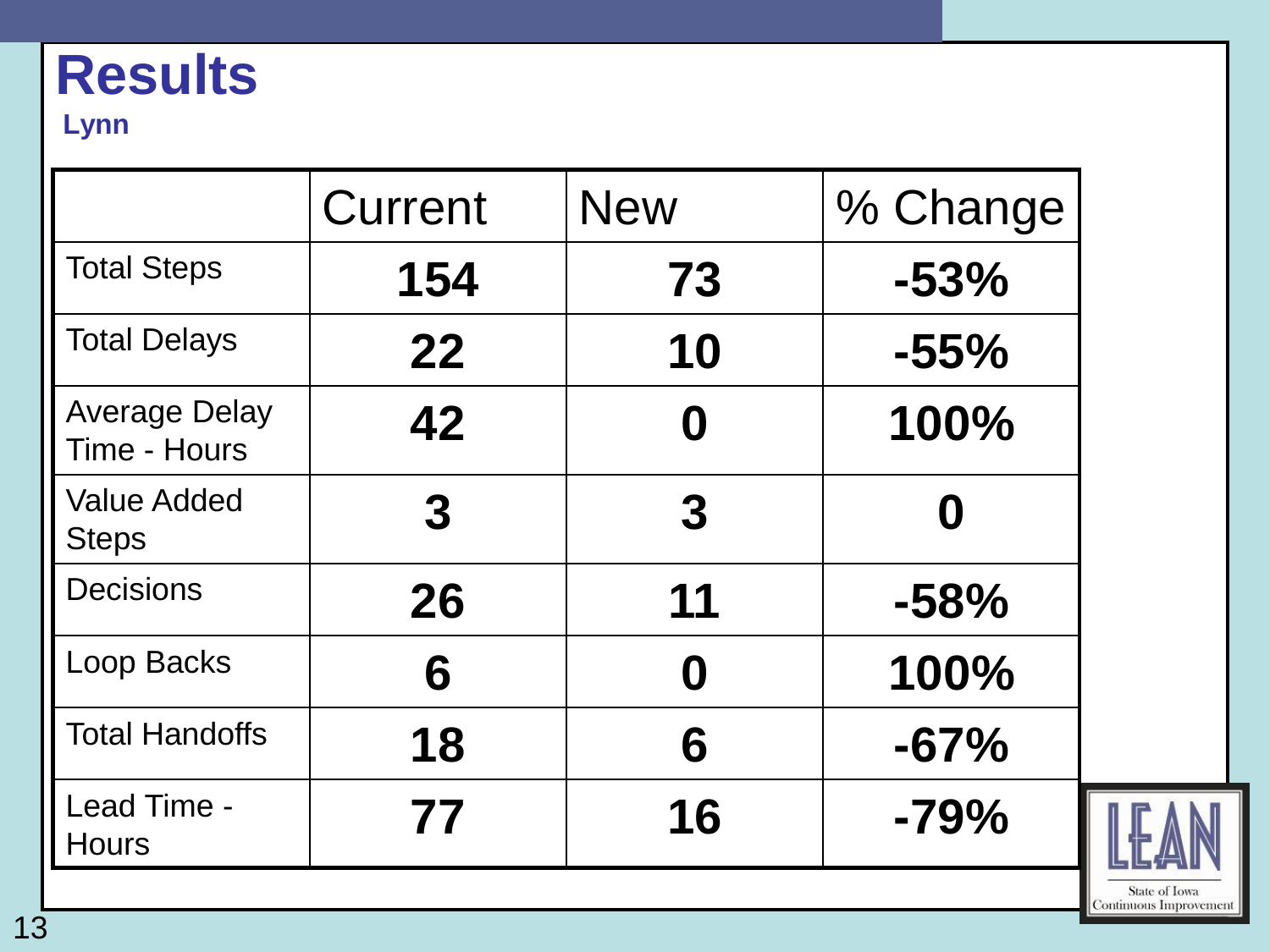## **Homework**

#### **Judy**

| Implementation/Communication Plan                                                                                                                                           | Person Responsible | Due Date  |
|-----------------------------------------------------------------------------------------------------------------------------------------------------------------------------|--------------------|-----------|
| A2 - Require Division Issue (applicants & attorneys) lenders to complete an online<br>application & require electronic - nothing comes in except check & invoice            | Carla              | 6/24/2014 |
| A3 - Allow a check to be pre-allocated to multiple transactions (cert # or comm #)                                                                                          | Carla              | 3/24/2014 |
| A9 - renewals & new Apps need automated                                                                                                                                     | Carla              | 3/24/2014 |
| A9 - MORT apps need automated                                                                                                                                               | Carla              | 6/24/2014 |
| B2 - Electronic payments are tied directly to an invoice; A. No payment w/o identified<br>invoice; B. Interface btw payment system & CAP/BILL to show invoice has been paid | Judy               | 6/24/2014 |
| B8 - Invoices should be itemized so customer knows what they are paying for                                                                                                 | Penne              | 1/21/2014 |
| B4 - Top 5 customers get set up with automatic payments                                                                                                                     | Judy               | 6/24/2014 |
| B5 - Bar codes on invoices & QCR codes for CAP & BILL                                                                                                                       | Carla              | 4/1/2014  |
| B1 - Re-Word the invoice to make it more obvious a check & invoice comes in together                                                                                        | Penne              | 1/21/2014 |
| B9 - Total amount due should be bold & large                                                                                                                                | Penne              | 1/21/2014 |
| B10 - All coverages are linked to one number (invoice or transaction #) - - correlation<br>between transaction #s and invoice #                                             | Judy               | 1/21/2014 |

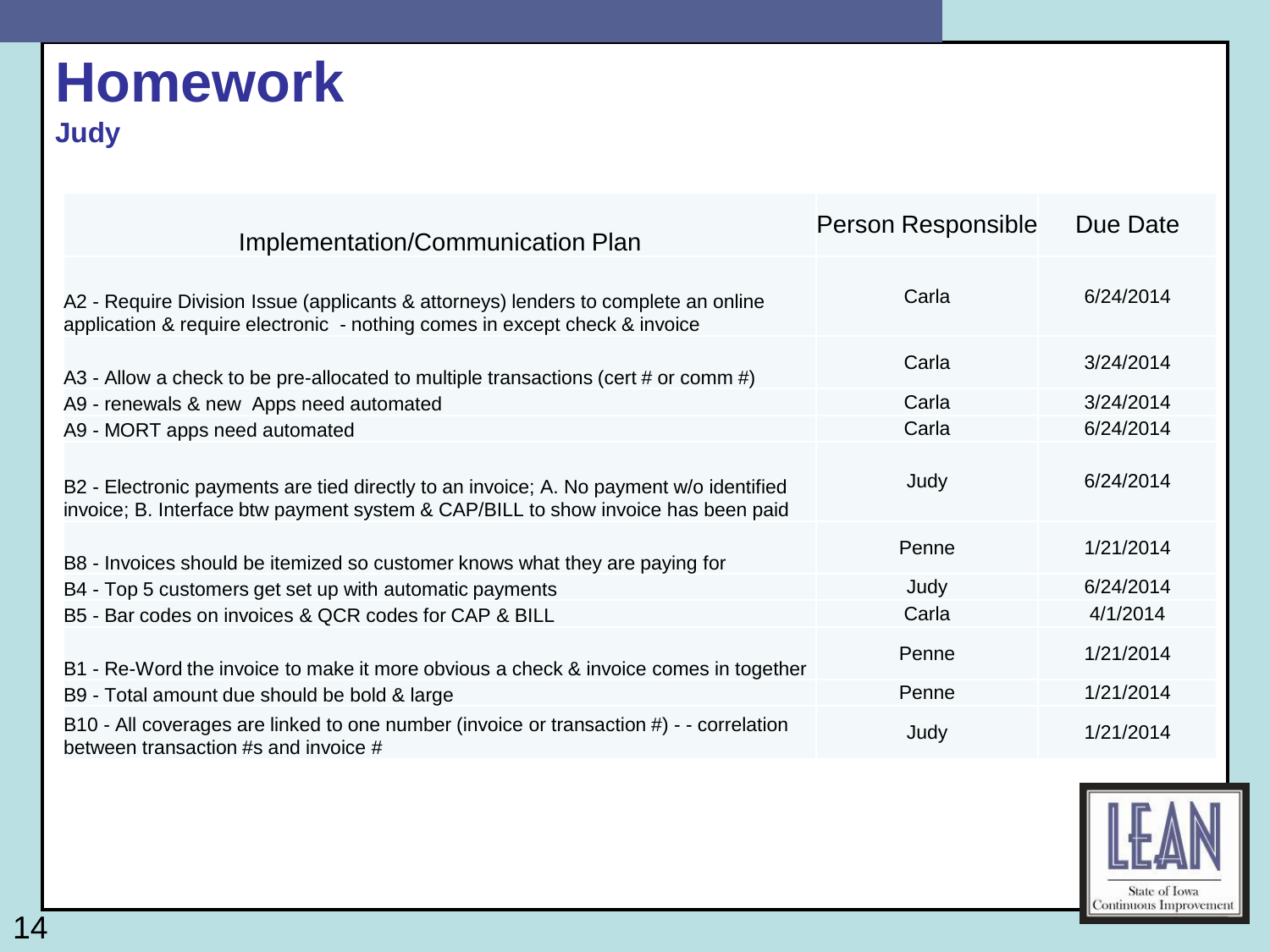## **Team Member Experience**

**Lynn Michl**

### **Michelle Thomas**

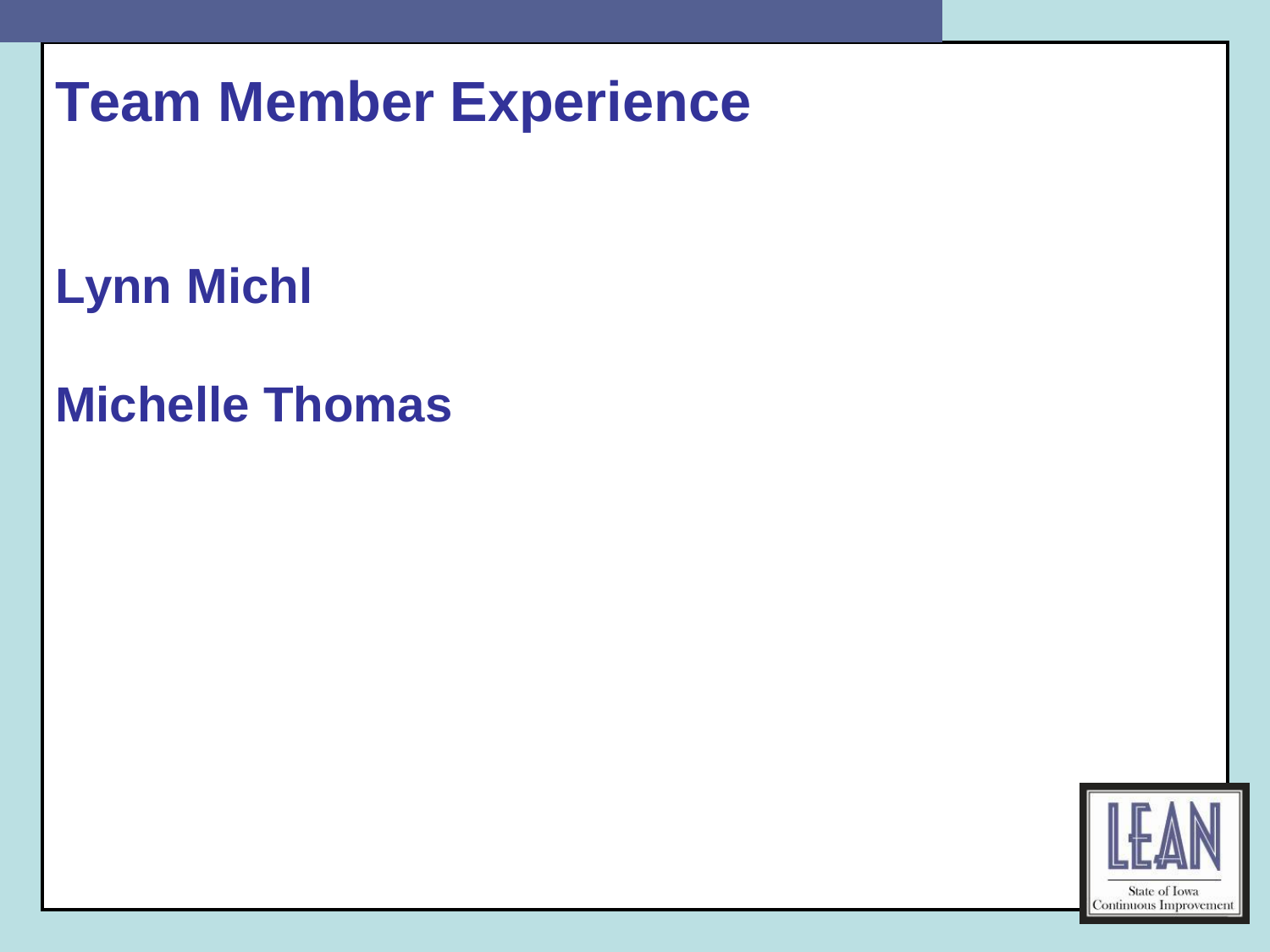### **Comments**

## Sara Throener Department of Inspections & Appeals

## Marcia Tope Department of Management